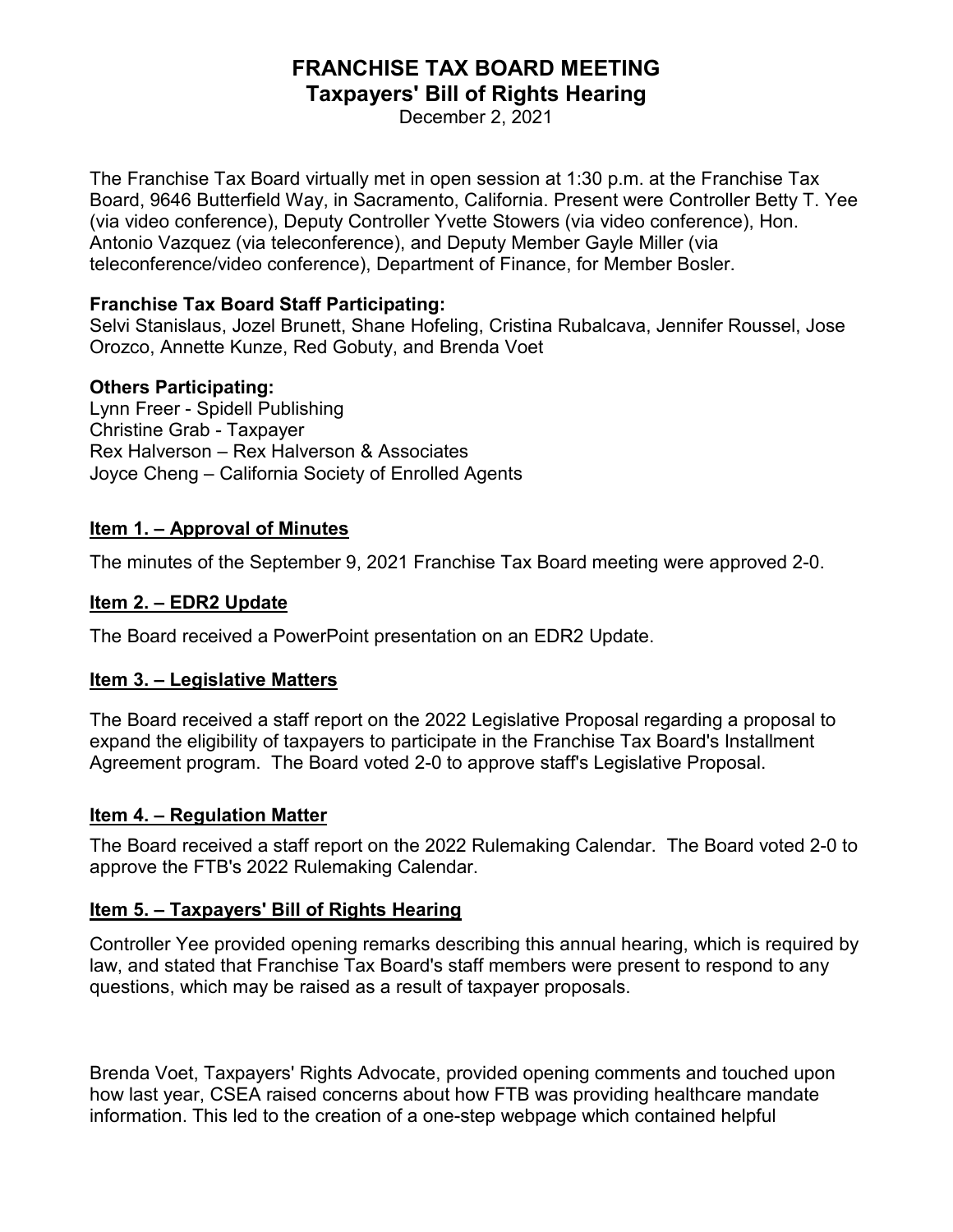information and links to videos and a penalty estimator tool. Brenda then ensured that a written response from the department to all of the issues raised at the hearing would be sent out by February 1, 2022.

## **Lynn Freer – Spidell Publishing**

Ms. Freer provided comments on the FTB's website and webpages regarding Assembly Bill ("AB") 80 and AB 150.

## **Christine Grab – Taxpayer**

Ms. Grab provided several comments and proposals related to FTB's collection activities, notices, and the FTB's Taxpayer Advocate website.

## **Rex Halverson – Rex Halverson & Associates**

Mr. Halverson provided comments on AB 150 along with some legislative proposals to increase application of the Pass Through Entity Tax and credit. In addition, Mr. Halverson commented on MyFTB and concerns with the POA process for representatives.

## **Joyce Cheng – California Society of Enrolled Agents (CSEA)**

Ms. Cheng also provided comments on AB 150 and agreed with Mr. Halverson's suggestions for amending AB 150. Ms. Cheng also raised a concern with the FTB's Non-Filer Compliance program and requested the FTB to implement additional procedures to make more accurate assessments.

#### **Item 6. – Executive Officer's Time**

Selvi Stanislaus thanked her FTB family for all their great work during this pandemic, to include successfully postponing the tax filing and payment date from April 15, 2001 to May 17, 2001. She touched on how successful the filing season was and how FTB took on the huge and most rewarding task of the year, to administer the Golden State Stimulus payments to eligible Californians. Ms. Stanislaus also touched on FTB's education efforts and how FTB has given several presentations on income tax filing requirements. She also provided an example as where FTB received recognition for its stellar customer service. She finished off her presentation with thanking the Board Members for their continued support, guidance and leadership.

#### **Item 7. – Board Members' Time**

Board Member Vazquez echoed Selvi in her kudos and that several constituents and taxpayers have called his office about situations and he has shared those and passed them on to FTB staff, who have been really good about troubleshooting and advocating on their behalf.

Board Member Miller also stated that she has had a great privilege to work with FTB and has learned a lot from the FTB team. She expressed support and appreciation for the Taxpayers' Bill of Rights hearings. She is also grateful that we all do better when we commit to working together and that FTB has set a great model for that.